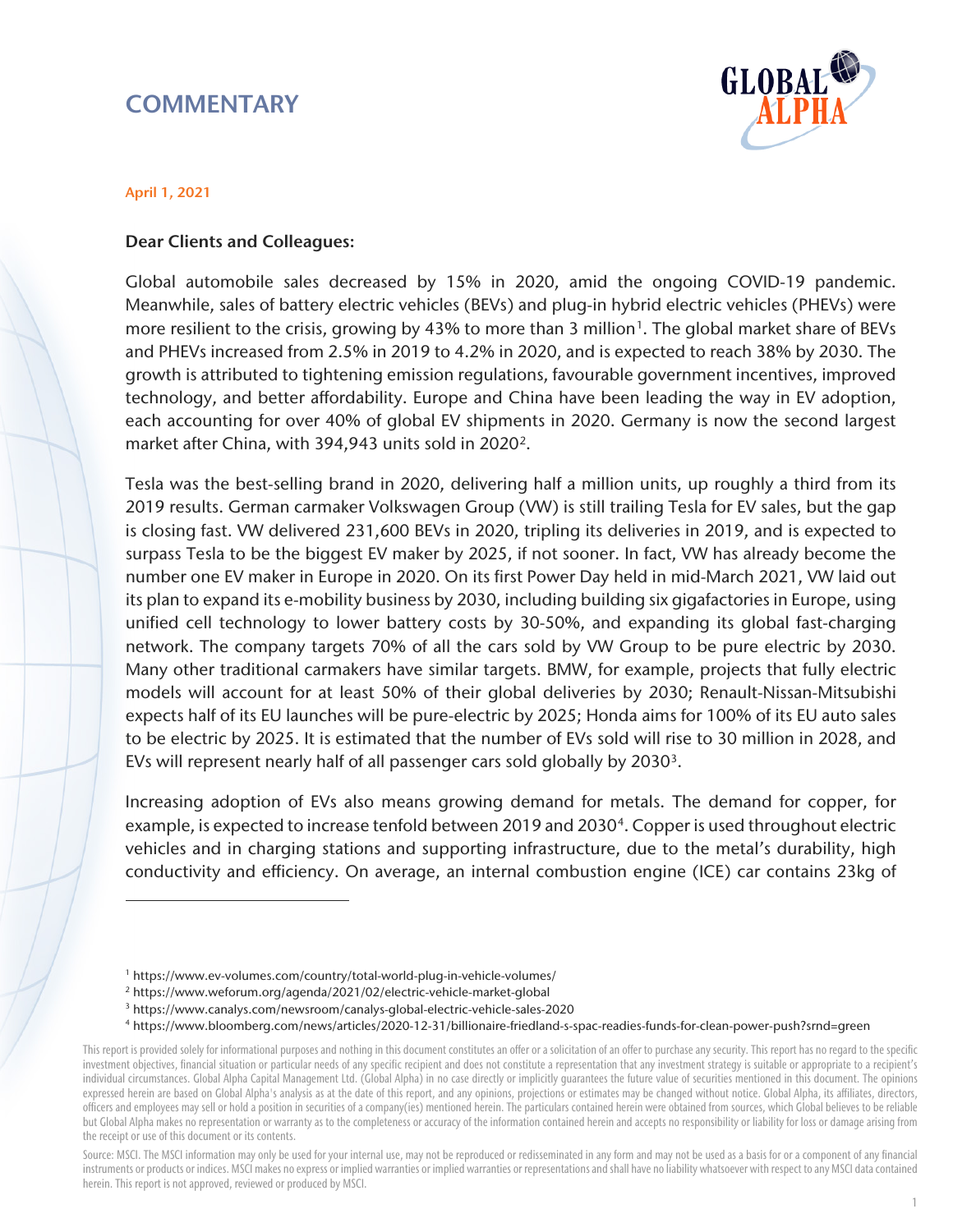## COMMENTARY CONT.

 $\overline{a}$ 



copper. Conversely, a BEV takes around 83kg of copper, about three times more. On top of this, several other secular trends are also driving demand for copper, including the increased consumer use of electronics and clean energy transition. In fact, copper is used in nearly all green technologies, particularly solar PV, wind, and energy storage. Fitch Solutions forecasts a shortfall of 489,000 tons of copper in 2024, and a shortfall of 510,000 tons in 2027[5](#page-1-0). Recycling is an important part of the solution to meet future copper demand, as copper can be recycled as often as desired without a loss of quality. Currently, around 35% of global copper use comes from recycled copper, and this rate is expected to go higher.

Aurubis AG, one of the companies we own in our portfolios, is the largest copper producer in Europe, the second largest in the world, and one of the largest copper recyclers worldwide. The company produces over 1 million tons of copper cathodes annually, and they produce copper cathodes with a roughly 40% smaller CO<sub>2</sub> footprint than the global average for copper smelters. This is due to their high level of recycling and more efficient production methods.

Price, range, charge time, and charging infrastructure are among the main challenges to mainstream EV adoption. Enhancements to battery technology is the key to reducing the cost and improving EV's performance. Gentherm Inc., a global leader of thermal management technologies and a holding of Global Alpha, provides a battery thermal management system. The system improves the performance of the battery packs in hybrid electric vehicles by heating the battery during cold conditions and cooling it during warm conditions, which increases the life of a battery pack. They also have a cell connecting system to provide a reliable and continuous flow of temperature and cell voltage information during the charging and discharging process, ensuring performance and safety. Horiba Ltd., another company we own in the portfolios, provides analytics and measurement equipment. While Horiba's mainstay business is its automotive emission testing system, they also provide test and diagnostic systems for fuel cells and batteries through its subsidiary -- Horiba FuelCon. The demand for fuel cells and battery testing was very strong and Horiba FuelCon tripled its production capacity in 2020. On the other hand, the demand for emission testing will not disappear any time soon, given tightening emission regulations, and the fact that emission testing is still needed for hybrid electric vehicles.

<sup>5</sup> https://www.spglobal.com/marketintelligence/en/news-insights/latest-news-headlines/copper-supply-faces-struggle-to-keep-up-withgrowing-demand-60471925

<span id="page-1-0"></span>This report is provided solely for informational purposes and nothing in this document constitutes an offer or a solicitation of an offer to purchase any security. This report has no regard to the specific investment objectives, financial situation or particular needs of any specific recipient and does not constitute a representation that any investment strategy is suitable or appropriate to a recipient's individual circumstances. Global Alpha Capital Management Ltd. (Global Alpha) in no case directly or implicitly guarantees the future value of securities mentioned in this document. The opinions expressed herein are based on Global Alpha's analysis as at the date of this report, and any opinions, projections or estimates may be changed without notice. Global Alpha, its affiliates, directors, officers and employees may sell or hold a position in securities of a company(ies) mentioned herein. The particulars contained herein were obtained from sources, which Global believes to be reliable but Global Alpha makes no representation or warranty as to the completeness or accuracy of the information contained herein and accepts no responsibility or liability for loss or damage arising from the receipt or use of this document or its contents.

Source: MSCI. The MSCI information may only be used for your internal use, may not be reproduced or redisseminated in any form and may not be used as a basis for or a component of any financial instruments or products or indices. MSCI makes no express or implied warranties or implied warranties or representations and shall have no liability whatsoever with respect to any MSCI data contained herein. This report is not approved, reviewed or produced by MSCI.